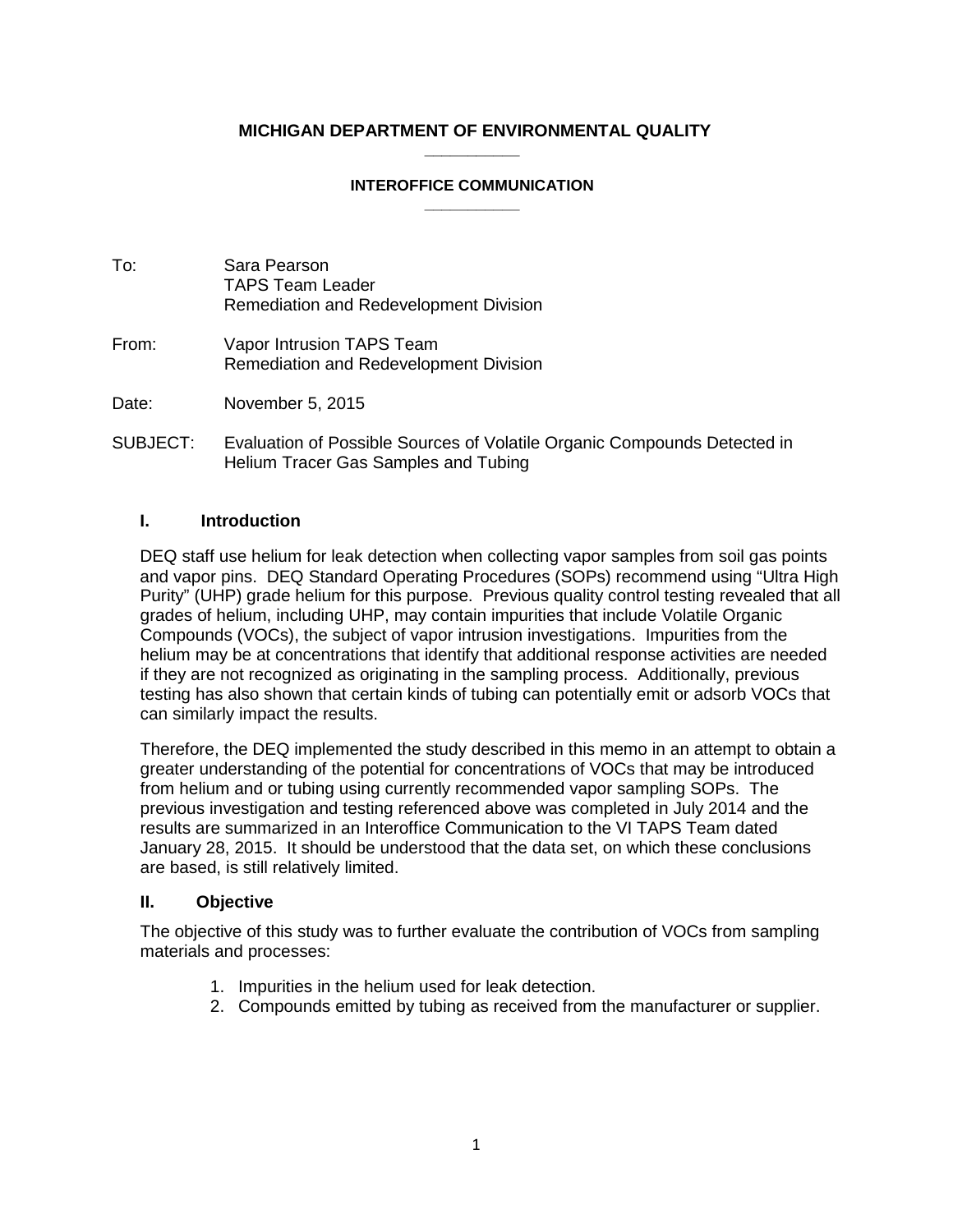#### **III. Methods**

This study used the same sampling protocols as those identified in the VI TAPS Team January 2015 communication. Data were generated from the analysis of air samples collected using methods that isolate the potential sources in question. Samples were submitted to either the DEQ Laboratory or Fibertec Environmental Services (Fibertec) for analysis of VOCs by Method TO-15. Duplicate samples were also collected. A brief description of each sampling protocol is described below:

#### **Helium Sample Collection**

Helium samples were collected by DEQ staff into DEQ lab-prepared bottle VACs directly from supply bottles at Purity Air, Inc., Lansing, Michigan. Four grades of helium were sampled: Industrial, High Pure, Ultra High Pure, and Zero air. Samples of helium gas were collected and analyzed by Fibertec to confirm initial helium gas sample results and establish an overall larger data set.

#### **Tubing Sample Collection**

Two types of samples were collected from the tubing. Samples were analyzed by the DEQ laboratory or by Fibertec. Both types of testing are described in more detail below.

Initially, samples were collected from three foot lengths of teflon, polyethylene, tygon, master flex, silicon, and nylflex tubing at 0, 5, 15, and 30 minutes after purging with nitrogen was initiated. Tubing was used, as received from the manufacturer or supplier, without any preparation or cleaning. The purge gas was then analyzed to determine the presence of contaminants desorbed from the tubing.

Following the initial testing, all tubing types (except Nylflex) were cleaned and additional tubing purge gas samples were collected for analysis to determine the effects of cleaning the tubing prior to use. (The tubing was cleaned by Fibertec and involved a nitrogren flush and baking in an oven to fully eliminate all of the VOC's from the manufacturing process.) A second component of this phase of the study was to evaluate for the presence of desorbed contaminants after the cleaned tubing was allowed to sit for 2, 13, and 30 days prior to use. This testing was done to evaluate the potential effects of storage since tubing is generally not used on the same day it is cleaned and/or purchased.

#### **IV. Results**

#### **Helium Sample Results**

The results of the helium testing are presented in Table 1. As can be seen in the table, various VOCs were detected in all the helium samples analyzed by DEQ laboratory. The compounds detected with some regularity include petroleum hydrocarbon compounds such as the trimethylbenzene isomers, benzene, toluene, ethylbenzene, and total xylenes, tetrachloroethylene, hexane, and styrene. The detected concentrations varied, but the frequency at which these compounds were detected was fairly consistent in samples analyzed by DEQ laboratory. In addition, Fibertec analyzed one sample of each of four different grades of helium. In two of the samples only two compounds were detected (benzene and styrene), in one sample only one compound was detected (styrene) and in the fourth sample three compounds were detected (benzene, xylenes, and styrene). For all compounds detected the reported concentrations were relatively low. In summary, although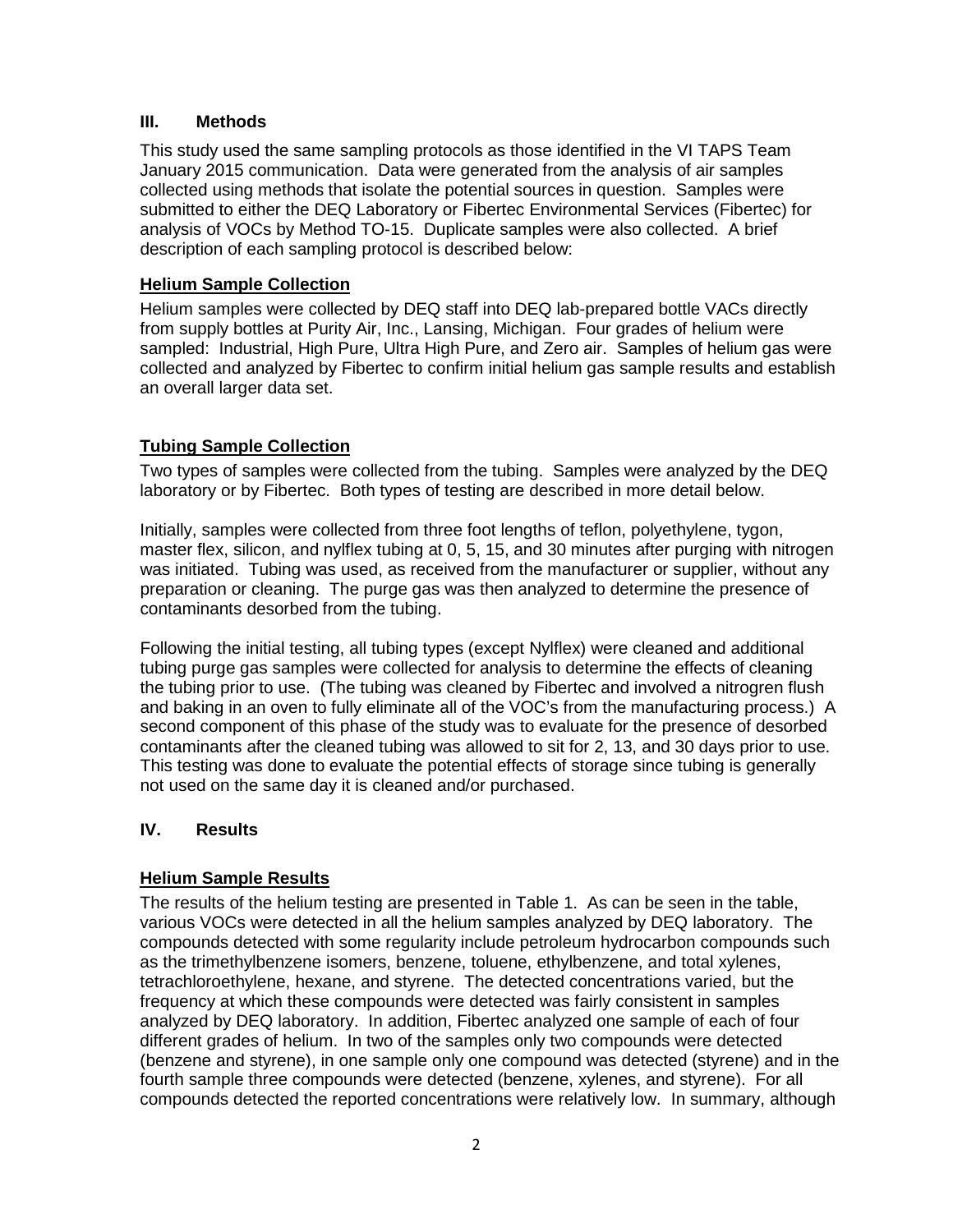the data from the DEQ laboratory and Fibertec showed some variability, the data appears to indicate all grades of helium contain some VOCs at various concentrations.

#### **Tubing Sampling Results**

The results of the tubing testing are presented in Tables 2, 3, and 4. As can be seen in the tables, VOCs were detected in all of the samples collected from the various types of uncleaned and as-shipped tubing. In general, the highest number of compounds and concentrations were detected in the zero minute flow samples, indicating that VOC concentrations decreased the longer the tubing was purged with nitrogen before collecting the sample. And, while there were observed similarities in the compounds detected in the helium and the tubing gas samples, additional/different compounds were present in the tubing off-gas samples. It should be noted: (1) none of the tubing types were cleaned prior to purging with nitrogen; (2) the Teflon tubing and the poly tubing 30 minute purge samples were not analyzed; and (3) the poly tubing zero minutes purge sample contained PCE, but the 5 and 15 minute purge samples were non-detect.

After being cleaned and allowed to sit for 2, 13, and 30 days, no impurities were detected in the samples collected from teflon, polyethylene, master-flex, and silicon tubing. However, in the tygon tubing sample (identified for use in DEQ's soil gas sampling SOP) a number of VOCs at various concentrations were detected. Nylflex tubing was not tested after cleaning.

#### **V. Summary:**

- A. In all samples of helium gas collected and analyzed (2014 and 2015) numerous impurities (VOCs) are present. Both the number of detected compounds and their concentrations vary.
- B. Tygon tubing desorbs a number of VOCs, but at seemingly low concentrations. Cleaning of the tubing appears to help reduce the number of VOCs detected, but does not eliminate them entirely.
- C. Teflon was the only tubing that did not desorb VOCs, even at zero time interval. Cleaning of all types of sample tubing appears to be effective in reducing or eliminating the presence of VOCs.
- D. Although the concentration of VOCs detected in the helium gas and tubing gas samples are relatively low, and it is expected that any impact or contribution to the samples would be very low concentrations, their presence has the potential to raise questions about the validity of low level concentrations identified in site-specific soil gas sample data. Therefore additional steps and care are necessary when using Helium as a tracer gas and modifications to further reduce this effect must be implemented.
- E. The ongoing collection and analysis of helium and tubing gas samples is recommended to supplement the existing data set and allow for a more thorough assessment of the presence of contaminants/impurities and their effect on soil gas sample results.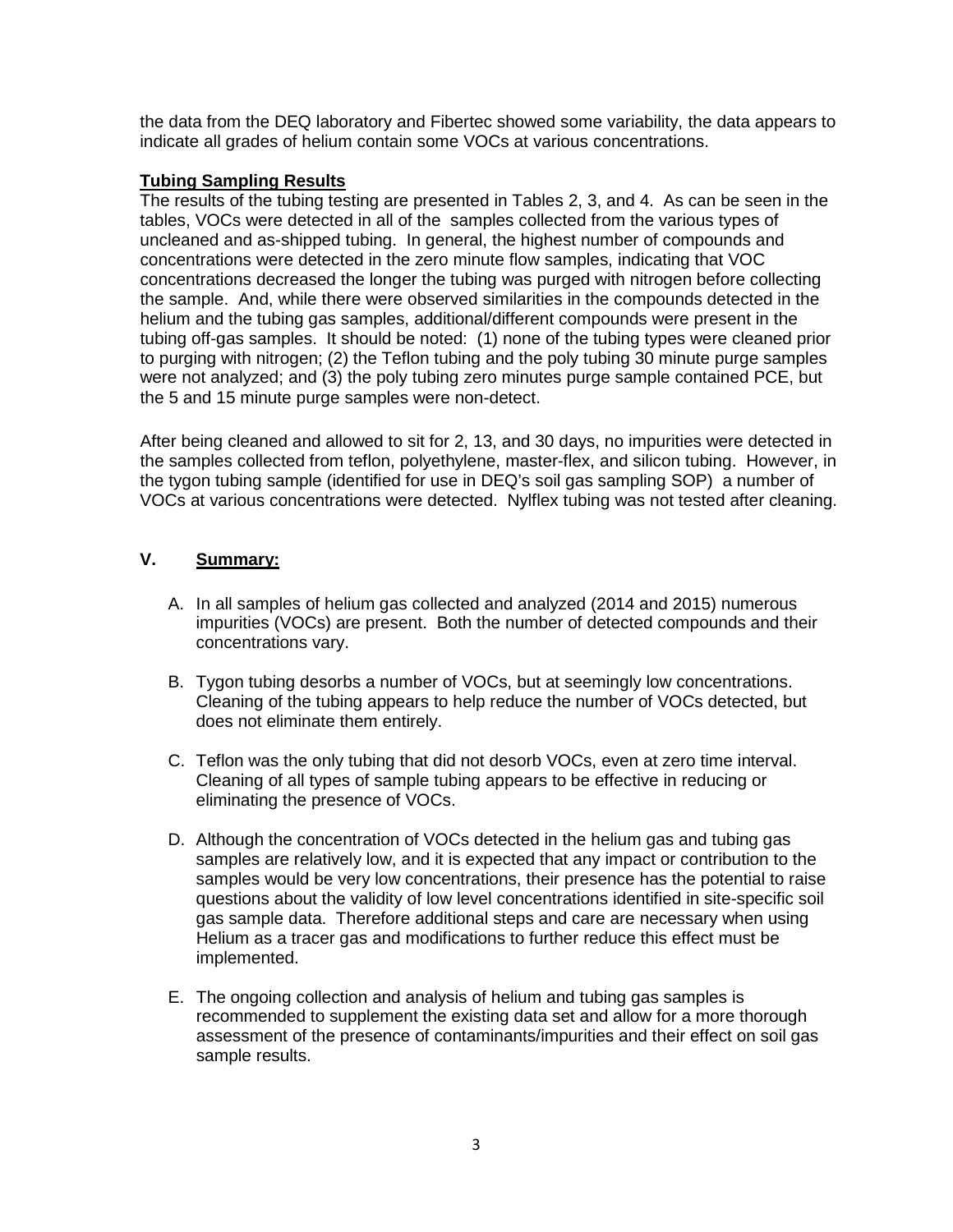F. It is recommended the use of tygon tubing be eliminated from the DEQ SOP for the collection of soil gas samples. Additionally, the effectiveness of other sample collection methods that do not require the use of helium as the tracer gas should be evaluated.

#### **VI. Conclusion:**

The results of this study underline the importance of planning when conducting a vapor intrusion investigation. The development and implementation of justifiable and appropriate Data Quality Objectives, field and laboratory Quality Assurance/Quality Control procedures, sampling methodologies, and an accurate Conceptual Site Model become very important in providing a context for the collection and evaluation of data from a vapor intrusion investigation. As with assessing the risk for the vapor intrusion pathway, the multiple lines of evidence approach to document sampling procedures and results can also be used to show that sample data is representative and accurately reflective of the vapor conditions at the site.

#### **Attachments**

- Table 1: Summary of Helium Results
- Table 2: Summary of Tubing Impurities- by compound
- Table 3: Summary of Tubing Impurities- for Total VOC's
- Table 4: Summary of Tubing Impurities After Cleaning and Retesting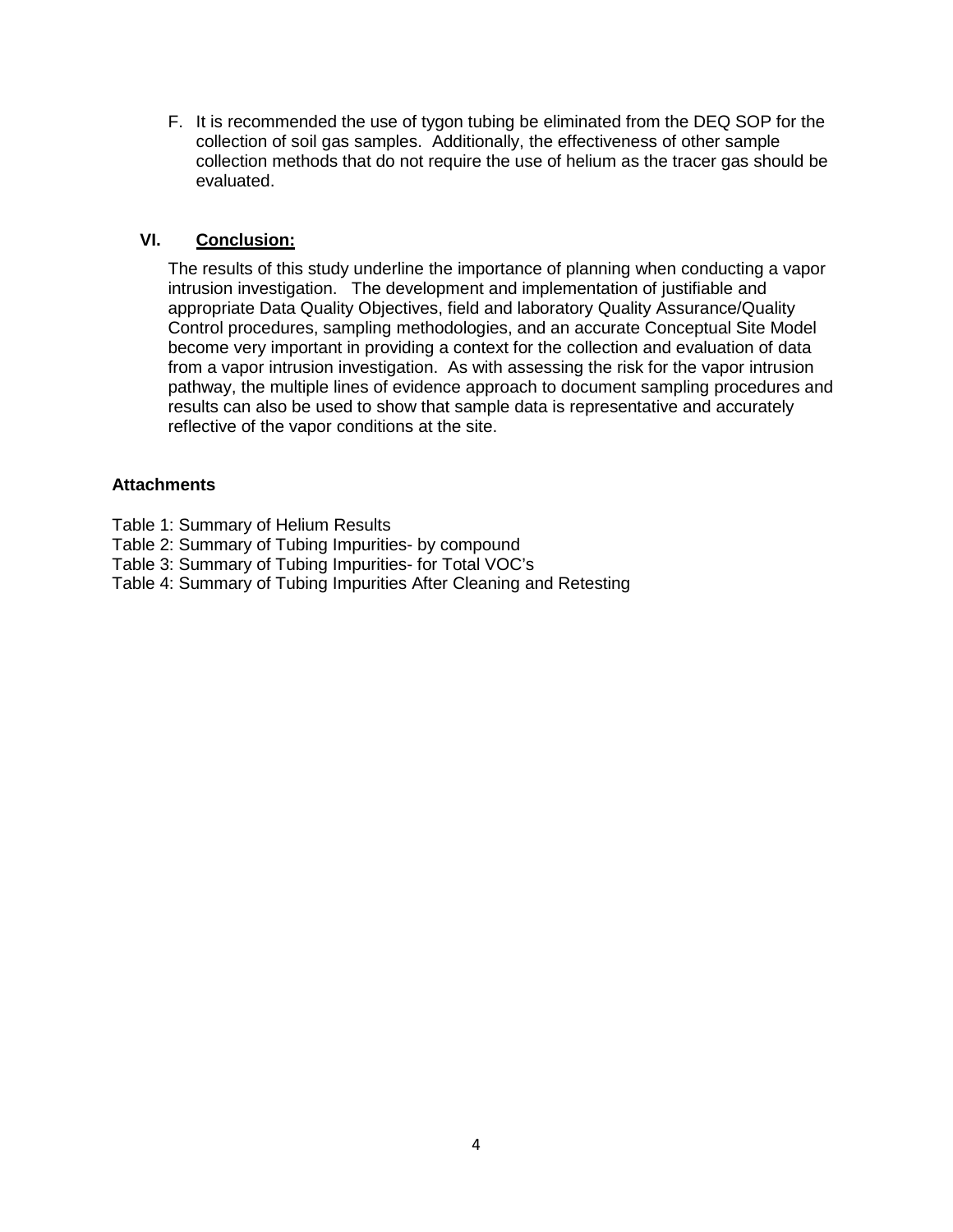### **TABLE 1SUMMARY OF HELIUM RESULTS**

|                         | Former Marrah            | Clarks 767   |                   |                           | Total Image              |                 | Logan's Gas       |                          |                          |  |
|-------------------------|--------------------------|--------------|-------------------|---------------------------|--------------------------|-----------------|-------------------|--------------------------|--------------------------|--|
| <b>Project Name:</b>    | Carpet                   | (Marshall)   |                   | Mulberry St. Mulberry St. | Salon                    | <b>US Aviex</b> | & Deli            | <b>US Aviex</b>          | <b>US Aviex</b>          |  |
|                         |                          | Equipment    |                   |                           |                          |                 |                   |                          |                          |  |
|                         | Equipment                | <b>Blank</b> | Helium            | Helium                    | Helium                   | Helium          | Helium            | Equipment                | Equipment                |  |
| Sample ID:              | <b>Blank Helium</b>      | Helium       | Sample - A        | Sample - B                | <b>Blank</b>             | <b>Blank</b>    | <b>Blank</b>      | Blank - 1                | Blank - 2                |  |
| Date:                   | 9/16/2014                | 9/17/2014    | 9/22/2014         | 9/22/2014                 | 10/20/2014               | 10/28/2014      | 11/6/2014         | 4/14/2015                | 4/14/2015                |  |
| Lab:                    | <b>DEQ</b>               | <b>DEQ</b>   | <b>DEQ</b>        | <b>DEQ</b>                | <b>DEQ</b>               | DEQ.            | <b>DEQ</b>        | <b>DEQ</b>               | <b>DEQ</b>               |  |
| Analyte:                |                          |              |                   |                           |                          |                 |                   |                          |                          |  |
| $1, 1, 1$ -TCA          | $\overline{\phantom{m}}$ | $- -$        | $\qquad \qquad -$ | $- -$                     | $- -$                    | 1.8             | $\qquad \qquad -$ | $\overline{\phantom{m}}$ | $\overline{\phantom{a}}$ |  |
| $1,2,4$ -TMB            | 65                       | 54           | 190               | 29                        | 74                       | 63              | 100               | 7.2                      | 2.3                      |  |
| $1,3,5-TMB$             | 16                       | 15           | 52                | 7.6                       | $\overline{20}$          | 17              | $\overline{25}$   | 1.7                      | $\qquad \qquad -$        |  |
| 2,2,4-Trimethylpentane  | $\overline{\phantom{m}}$ | --           | 13                | 2.9                       | 1.7                      | 4.8             | 3.2               | 4                        | 4.4                      |  |
| 4-Methyl 2-pentanone    | $\mathbf{u}$             | $- -$        | $\mathbf{u}$      | 4                         | $\overline{\phantom{a}}$ | 9.4             | 4.1               | $\overline{\phantom{a}}$ | $--$                     |  |
| Benzene                 | 3.3                      | 1.9          | 23                | 8.3                       | 7.5                      | $\overline{20}$ | 8.5               | 4.4                      | 4.8                      |  |
| dichlorodifluoromethane | $- -$                    | $-$          | $- -$             | 2.1                       | $-$                      | $-$             | $- -$             | $-$                      | $- -$                    |  |
| Ethylbenzene            | 19                       | 12           | 79                | $\overline{14}$           | 30                       | 41              | 38                | $-$                      | 5                        |  |
| Hexane                  | $\overline{\phantom{a}}$ | $\mathbf{u}$ | $\overline{18}$   | 9.4                       | 5.3                      | 18              | 5.                | 2.8                      | 4.6                      |  |
| Methylene Chloride      | 110                      | $-$          | $\overline{2}$    | $-$                       | $- -$                    | $- -$           | $- -$             | 21.5                     | $\overline{24}$          |  |
| Xylenes                 | 14                       | 75           | 400               | 65                        | 154                      | 179             | 200               | $- -$                    | 4.4                      |  |
| Styrene                 | $\overline{38}$          | 8.2          | $\overline{37}$   | 5.3                       | 8.5                      | $\overline{20}$ | $\overline{18}$   | $\overline{88}$          | 140                      |  |
| Tetrachloroethylene     | 54                       | 22           | 96                | 29                        | 51                       | 110             | 250               | 11                       | 13                       |  |
| Toluene                 | $\sim$ $\sim$            | 34           | 230               | 62                        | 87                       | 190             | 110               | $\overline{\phantom{a}}$ | $\overline{\phantom{m}}$ |  |

All concentrations in ug/m3.

Ultra High Pure Helium was used for all blank samples.

All Sampling was conducted by RRD‐DEQ Staff.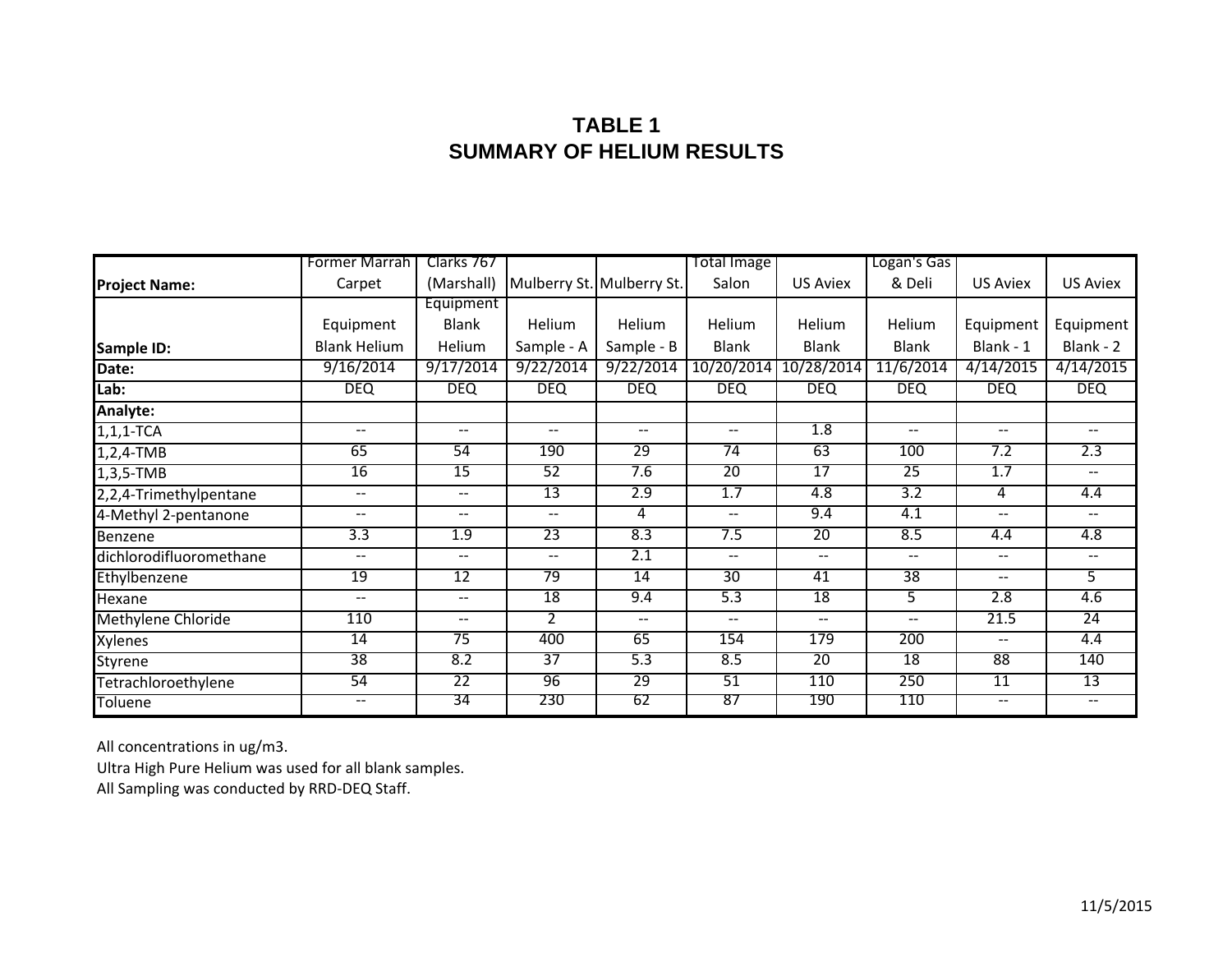### **TABLE 1SUMMARY OF HELIUM RESULTS**

|                           | Helium     | <b>Helium</b>    | Helium     | Helium    |
|---------------------------|------------|------------------|------------|-----------|
| <b>Project Name:</b>      | Sample     | Sample           | Sample     | Sample    |
|                           | Industrial |                  |            |           |
|                           |            |                  | Ultra High |           |
| Sample ID:                | Grade      | <b>High Pure</b> | Pure       | Zero      |
| Date:                     | 4/25/2015  | 4/25/2015        | 4/25/2015  | 4/25/2015 |
| Lab:                      | Fibertec   | Fibertec         | Fibertec   | Fibertec  |
| Analyte:                  |            |                  |            |           |
| $1, 1, 1$ -TCA            | $-$        | --               | --         | --        |
| $1,2,4$ -TMB              |            |                  |            |           |
| $1,3,5-TMB$               | --         |                  | $-$        |           |
| 2,2,4-Trimethylpentane    | --         | --               | --         |           |
| 4-Methyl 2-pentanone      | --         |                  | --         |           |
| Benzene                   | 1.7        |                  | 2.1        | 2.6       |
| dichlorodifluoromethane   |            | --               |            |           |
| Ethylbenzene              | --         | --               | $-$        |           |
| Hexane                    |            |                  |            |           |
| <b>Methylene Chloride</b> |            |                  |            | 9.6       |
| Xylenes                   | --         | --               | $-$        | $-$       |
| <b>Styrene</b>            | 41         | 18               | 47         | 48        |
| Tetrachloroethylene       |            |                  |            |           |
| Toluene                   |            |                  | --         |           |

All concentrations in ug/m3.

Ultra High Pure Helium was used for all blank samples.

All Sampling was conducted by RRD‐DEQ Staff.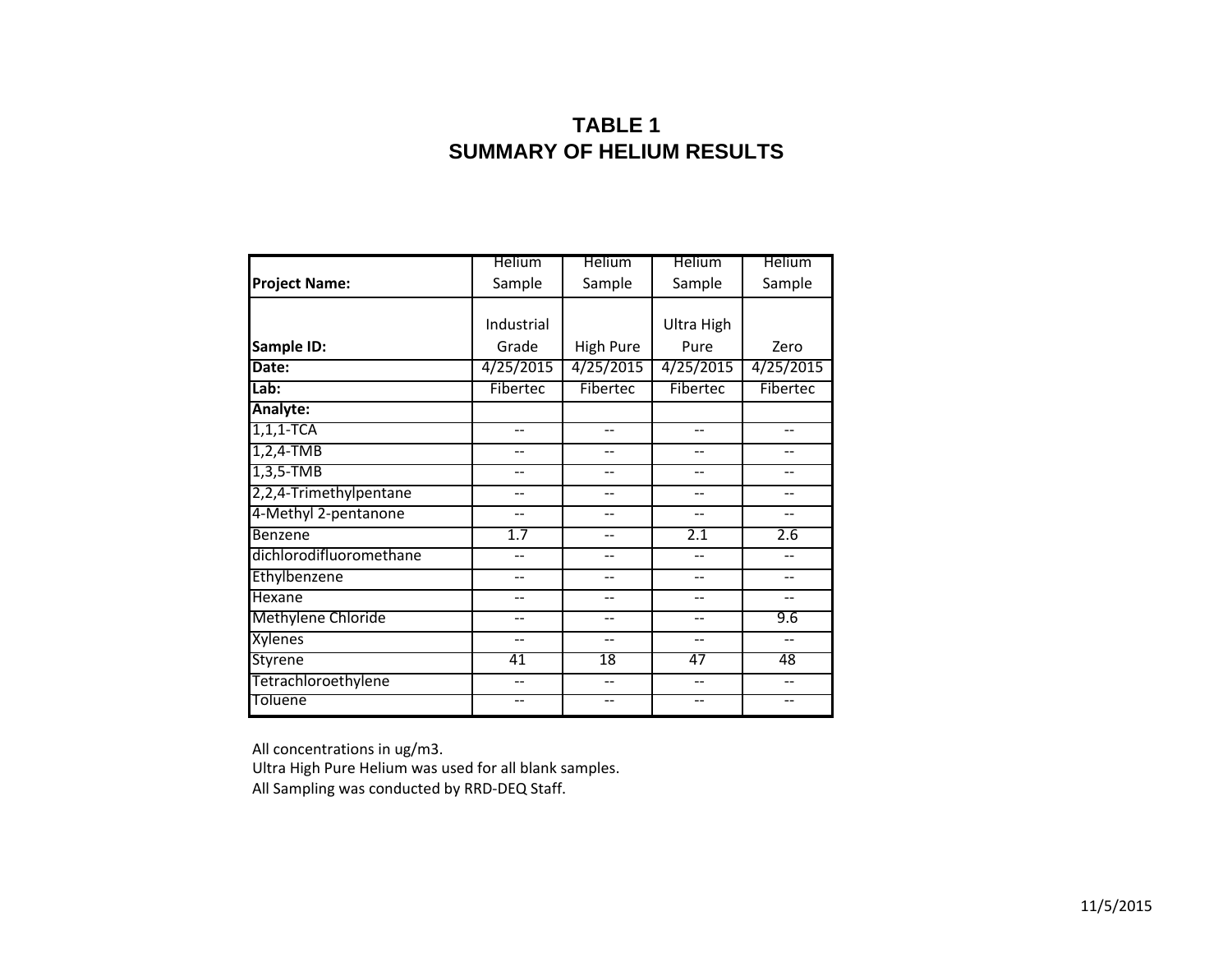## **Table 2 DEQ ‐ Summary of Tubing Impurities**

| <b>Flow rate:</b>               |                                                                                                                                                                                                                                                                                                                                                                                                                                                                                                                                                                                                                                                                                                                                                                                                                  |        |        | <b>Control Bottle</b> |         |         |        |        | <b>0 Minutes Flow</b>                                                                                                                                                                                                                                                                                                                                                                                                                                                                                                                                                   |                                                                                                                                                                                                                                                                                                                                                                                                                                                                                                                                               |                    |         |        | 5 minutes flow<br>15 minutes flow |        |            |         |         | 30 minutes flow |        |        |                                                                                                                                                                                                               |                                                                                                                                                                                     |                                                                                                                                                           |           |           |                                                                                             |            |                |         |
|---------------------------------|------------------------------------------------------------------------------------------------------------------------------------------------------------------------------------------------------------------------------------------------------------------------------------------------------------------------------------------------------------------------------------------------------------------------------------------------------------------------------------------------------------------------------------------------------------------------------------------------------------------------------------------------------------------------------------------------------------------------------------------------------------------------------------------------------------------|--------|--------|-----------------------|---------|---------|--------|--------|-------------------------------------------------------------------------------------------------------------------------------------------------------------------------------------------------------------------------------------------------------------------------------------------------------------------------------------------------------------------------------------------------------------------------------------------------------------------------------------------------------------------------------------------------------------------------|-----------------------------------------------------------------------------------------------------------------------------------------------------------------------------------------------------------------------------------------------------------------------------------------------------------------------------------------------------------------------------------------------------------------------------------------------------------------------------------------------------------------------------------------------|--------------------|---------|--------|-----------------------------------|--------|------------|---------|---------|-----------------|--------|--------|---------------------------------------------------------------------------------------------------------------------------------------------------------------------------------------------------------------|-------------------------------------------------------------------------------------------------------------------------------------------------------------------------------------|-----------------------------------------------------------------------------------------------------------------------------------------------------------|-----------|-----------|---------------------------------------------------------------------------------------------|------------|----------------|---------|
| Tubing type:                    | Teflon                                                                                                                                                                                                                                                                                                                                                                                                                                                                                                                                                                                                                                                                                                                                                                                                           | Poly   | Tygon  | Masterflex            | Silicon | Nylflex | Teflon | Poly   | Tygon                                                                                                                                                                                                                                                                                                                                                                                                                                                                                                                                                                   | Masterflex                                                                                                                                                                                                                                                                                                                                                                                                                                                                                                                                    | Silicon            | Nylflex | Teflon | Poly                              | Tygon  | Masterflex | Silicon | Nylflex | Teflon          | Poly   | Tygon  | Masterflex                                                                                                                                                                                                    | Silicon                                                                                                                                                                             | Nylflex                                                                                                                                                   | Teflon    | poly      | Tygon                                                                                       | Masterflex | Silicon        | Nylflex |
| <b>Results for VOCs in ppbv</b> |                                                                                                                                                                                                                                                                                                                                                                                                                                                                                                                                                                                                                                                                                                                                                                                                                  |        |        |                       |         |         |        |        |                                                                                                                                                                                                                                                                                                                                                                                                                                                                                                                                                                         |                                                                                                                                                                                                                                                                                                                                                                                                                                                                                                                                               |                    |         |        |                                   |        |            |         |         |                 |        |        |                                                                                                                                                                                                               |                                                                                                                                                                                     |                                                                                                                                                           |           |           |                                                                                             |            |                |         |
| Methyl isobutyl ketone          | $<$ RL                                                                                                                                                                                                                                                                                                                                                                                                                                                                                                                                                                                                                                                                                                                                                                                                           | $<$ RL | $<$ RL | $<$ RL                | $<$ RL  | $<$ RL  | $<$ RL | $<$ RL | 0.96                                                                                                                                                                                                                                                                                                                                                                                                                                                                                                                                                                    |                                                                                                                                                                                                                                                                                                                                                                                                                                                                                                                                               | $\text{RL}$ [0.57] | $<$ RL  | $<$ RL | $<$ RL                            | $<$ RL | $<$ RL     | $<$ RL  | $<$ RL  | $<$ RL          | $<$ RL | $<$ RL | $<$ RL                                                                                                                                                                                                        | $<$ RL                                                                                                                                                                              | $<$ RL                                                                                                                                                    | <b>NT</b> | <b>NT</b> | $<$ RL                                                                                      | <b>NT</b>  | $<$ RL         | $<$ RL  |
| Toluene                         | $<$ RL                                                                                                                                                                                                                                                                                                                                                                                                                                                                                                                                                                                                                                                                                                                                                                                                           | $<$ RL | $<$ RL | $<$ RL                | $<$ RL  | $<$ RL  | $<$ RL | $<$ RL | 0.93                                                                                                                                                                                                                                                                                                                                                                                                                                                                                                                                                                    | 0.98                                                                                                                                                                                                                                                                                                                                                                                                                                                                                                                                          | $<$ RL             | $<$ RL  | $<$ RL | $<$ RL                            | [0.26] | $<$ RL     | $<$ RL  | $<$ RL  | $<$ RL          | $<$ RL | $<$ RL | $<$ RL                                                                                                                                                                                                        | $<$ RL                                                                                                                                                                              | $<$ RL                                                                                                                                                    | <b>NT</b> | <b>NT</b> | $<$ RL                                                                                      | <b>NT</b>  | $<$ RL         | $<$ RL  |
| Tetrachloroethylene             | $<$ RL                                                                                                                                                                                                                                                                                                                                                                                                                                                                                                                                                                                                                                                                                                                                                                                                           | $<$ RL | $<$ RL | $<$ RL                | $<$ RL  | $<$ RL  | $<$ RL | 0.47   | 4.50                                                                                                                                                                                                                                                                                                                                                                                                                                                                                                                                                                    | $<$ RL                                                                                                                                                                                                                                                                                                                                                                                                                                                                                                                                        | $<$ RL             | $<$ RL  | $<$ RL | $<$ RL                            | 1.1    | $<$ RL     | $<$ RL  | $<$ RL  | $<$ RL          | $<$ RL | 1.2    | $<$ RL                                                                                                                                                                                                        | $<$ RL                                                                                                                                                                              | $<$ RL                                                                                                                                                    | <b>NT</b> | <b>NT</b> | $<$ RL                                                                                      | <b>NT</b>  | $<$ RL         | $<$ RL  |
| Ethyl benzene                   | <rl< td=""><td><math>&lt;</math>RL</td><td><math>&lt;</math>RL</td><td><math>&lt;</math>RL</td><td><math>&lt;</math>RL</td><td><math>&lt;</math>RL</td><td><math>&lt;</math>RL</td><td><math>&lt;</math>RL</td><td>0.54</td><td>[0.26]</td><td><math>&lt;</math>RL</td><td><math>&lt;</math>RL</td><td><math>&lt;</math>RL</td><td><math>&lt;</math>RL</td><td><math>&lt;</math>RL</td><td><math>&lt;</math>RL</td><td><math>&lt;</math>RL</td><td><math>&lt;</math>RL</td><td><math>&lt;</math>RL</td><td><math>&lt;</math>RL</td><td><math>&lt;</math>RL</td><td><math>&lt;</math>RL</td><td><math>&lt;</math>RL</td><td><math>&lt;</math>RL</td><td><b>NT</b></td><td><b>NT</b></td><td><math>&lt;</math>RL</td><td><b>NT</b></td><td><math>&lt;</math>RL</td><td><math>&lt;</math>RL</td></rl<>              | $<$ RL | $<$ RL | $<$ RL                | $<$ RL  | $<$ RL  | $<$ RL | $<$ RL | 0.54                                                                                                                                                                                                                                                                                                                                                                                                                                                                                                                                                                    | [0.26]                                                                                                                                                                                                                                                                                                                                                                                                                                                                                                                                        | $<$ RL             | $<$ RL  | $<$ RL | $<$ RL                            | $<$ RL | $<$ RL     | $<$ RL  | $<$ RL  | $<$ RL          | $<$ RL | $<$ RL | $<$ RL                                                                                                                                                                                                        | $<$ RL                                                                                                                                                                              | $<$ RL                                                                                                                                                    | <b>NT</b> | <b>NT</b> | $<$ RL                                                                                      | <b>NT</b>  | $<$ RL         | $<$ RL  |
| m&p Xylene                      | $<$ RL                                                                                                                                                                                                                                                                                                                                                                                                                                                                                                                                                                                                                                                                                                                                                                                                           | $<$ RL | $<$ RL | $<$ RL                | $<$ RL  | $<$ RL  | $<$ RL | $<$ RL | 2.20                                                                                                                                                                                                                                                                                                                                                                                                                                                                                                                                                                    | 1.2                                                                                                                                                                                                                                                                                                                                                                                                                                                                                                                                           | $<$ RL             | $<$ RL  | $<$ RL | $<$ RL                            | 0.58   | $<$ RL     | $<$ RL  | 0.62    | $<$ RL          | $<$ RL | $<$ RL | $<$ RL                                                                                                                                                                                                        | $<$ RL                                                                                                                                                                              | $<$ RL                                                                                                                                                    | <b>NT</b> | <b>NT</b> | $<$ RL                                                                                      | <b>NT</b>  | $<$ RL         | $<$ RL  |
| o-Xylene                        | $<$ RL                                                                                                                                                                                                                                                                                                                                                                                                                                                                                                                                                                                                                                                                                                                                                                                                           | $<$ RL | $<$ RL | $<$ RL                | $<$ RL  | $<$ RL  | $<$ RL | $<$ RL | 1.30                                                                                                                                                                                                                                                                                                                                                                                                                                                                                                                                                                    | 0.57                                                                                                                                                                                                                                                                                                                                                                                                                                                                                                                                          | $<$ RL             | $<$ RL  | $<$ RL | $<$ RL                            | 0.34   | $<$ RL     | $<$ RL  | [0.25]  | $<$ RL          | $<$ RL | $<$ RL | $<$ RL                                                                                                                                                                                                        | $<$ RL                                                                                                                                                                              | $<$ RL                                                                                                                                                    | <b>NT</b> | <b>NT</b> | $<$ RL                                                                                      | <b>NT</b>  | $<$ RL         | $<$ RL  |
| 1,3,5-Trimethylbenzene          | <rl< td=""><td><math>&lt;</math>RL</td><td><math>&lt;</math>RL</td><td><math>&lt;</math>RL</td><td><math>&lt;</math>RL</td><td><math>&lt;</math>RL</td><td><math>&lt;</math>RL</td><td><math>&lt;</math>RL</td><td>0.40</td><td><math>&lt;</math>RL</td><td><math>&lt;</math>RL</td><td><math>&lt;</math>RL</td><td><math>&lt;</math>RL</td><td><math>&lt;</math>RL</td><td><math>&lt;</math>RL</td><td><math>&lt;</math>RL</td><td><math>&lt;</math>RL</td><td><math>&lt;</math>RL</td><td><math>&lt;</math>RL</td><td><math>&lt;</math>RL</td><td><math>&lt;</math>RL</td><td><math>&lt;</math>RL</td><td><math>&lt;</math>RL</td><td><math>&lt;</math>RL</td><td><b>NT</b></td><td><b>NT</b></td><td><math>&lt;</math>RL</td><td><b>NT</b></td><td><math>&lt;</math>RL</td><td><math>&lt;</math>RL</td></rl<> | $<$ RL | $<$ RL | $<$ RL                | $<$ RL  | $<$ RL  | $<$ RL | $<$ RL | 0.40                                                                                                                                                                                                                                                                                                                                                                                                                                                                                                                                                                    | $<$ RL                                                                                                                                                                                                                                                                                                                                                                                                                                                                                                                                        | $<$ RL             | $<$ RL  | $<$ RL | $<$ RL                            | $<$ RL | $<$ RL     | $<$ RL  | $<$ RL  | $<$ RL          | $<$ RL | $<$ RL | $<$ RL                                                                                                                                                                                                        | $<$ RL                                                                                                                                                                              | $<$ RL                                                                                                                                                    | <b>NT</b> | <b>NT</b> | $<$ RL                                                                                      | <b>NT</b>  | $<$ RL         | $<$ RL  |
| 1,2,4-Trimethylbenzene          | <rl< td=""><td><math>&lt;</math>RL</td><td><math>&lt;</math>RL</td><td><math>&lt;</math>RL</td><td><math>&lt;</math>RL</td><td><math>&lt;</math>RL</td><td><math>&lt;</math>RL</td><td><math>&lt;</math>RL</td><td>1.80</td><td>0.95</td><td><math>&lt;</math>RL</td><td><math>&lt;</math>RL</td><td><math>&lt;</math>RL</td><td><math>&lt;</math>RL</td><td>0.72</td><td>0.3</td><td><math>&lt;</math>RL</td><td>0.52</td><td><math>&lt;</math>RL</td><td><math>&lt;</math>RL</td><td>0.41</td><td><math>&lt;</math>RL</td><td><math>&lt;</math>RL</td><td><math>&lt;</math>RL</td><td><b>NT</b></td><td><b>NT</b></td><td>[0.25]</td><td><b>NT</b></td><td><math>&lt;</math>RL</td><td><math>&lt;</math>RL</td></rl<>                                                                                          | $<$ RL | $<$ RL | $<$ RL                | $<$ RL  | $<$ RL  | $<$ RL | $<$ RL | 1.80                                                                                                                                                                                                                                                                                                                                                                                                                                                                                                                                                                    | 0.95                                                                                                                                                                                                                                                                                                                                                                                                                                                                                                                                          | $<$ RL             | $<$ RL  | $<$ RL | $<$ RL                            | 0.72   | 0.3        | $<$ RL  | 0.52    | $<$ RL          | $<$ RL | 0.41   | $<$ RL                                                                                                                                                                                                        | $<$ RL                                                                                                                                                                              | $<$ RL                                                                                                                                                    | <b>NT</b> | <b>NT</b> | [0.25]                                                                                      | <b>NT</b>  | $<$ RL         | $<$ RL  |
| 1,3-Dichlorobenzene             | $<$ RL                                                                                                                                                                                                                                                                                                                                                                                                                                                                                                                                                                                                                                                                                                                                                                                                           | $<$ RL | $<$ RL | $<$ RL                | $<$ RL  | $<$ RL  | $<$ RL | $<$ RL | $<$ RL                                                                                                                                                                                                                                                                                                                                                                                                                                                                                                                                                                  | 1.2                                                                                                                                                                                                                                                                                                                                                                                                                                                                                                                                           | 9.8                | $<$ RL  | $<$ RL | $<$ RL                            | $<$ RL | 0.42       | 5.5     | $<$ RL  | $<$ RL          | $<$ RL | $<$ RL | [0.29]                                                                                                                                                                                                        | 4.8                                                                                                                                                                                 | $<$ RL                                                                                                                                                    | <b>NT</b> | <b>NT</b> | $<$ RL                                                                                      | <b>NT</b>  | $\overline{2}$ | $<$ RL  |
| <b>Isopropyl Alcohol</b>        | <rl< td=""><td><math>&lt;</math>RL</td><td><math>&lt;</math>RL</td><td><math>&lt;</math>RL</td><td><math>&lt;</math>RL</td><td><math>&lt;</math>RL</td><td><math>&lt;</math>RL</td><td><math>&lt;</math>RL</td><td><rl< td=""><td><rl< td=""><td>large</td><td><math>&lt;</math>RL</td><td><math>&lt;</math>RL</td><td><math>&lt;</math>RL</td><td><math>&lt;</math>RL</td><td><math>&lt;</math>RL</td><td><math>&lt;</math>RL</td><td><math>&lt;</math>RL</td><td><math>&lt;</math>RL</td><td><math>&lt;</math>RL</td><td><math>&lt;</math>RL</td><td><rl< td=""><td><rl< td=""><td><rl< td=""><td><b>NT</b></td><td><b>NT</b></td><td><rl< td=""><td><b>NT</b></td><td><math>&lt;</math>RL</td><td><math>&lt;</math>RL</td></rl<></td></rl<></td></rl<></td></rl<></td></rl<></td></rl<></td></rl<>            | $<$ RL | $<$ RL | $<$ RL                | $<$ RL  | $<$ RL  | $<$ RL | $<$ RL | <rl< td=""><td><rl< td=""><td>large</td><td><math>&lt;</math>RL</td><td><math>&lt;</math>RL</td><td><math>&lt;</math>RL</td><td><math>&lt;</math>RL</td><td><math>&lt;</math>RL</td><td><math>&lt;</math>RL</td><td><math>&lt;</math>RL</td><td><math>&lt;</math>RL</td><td><math>&lt;</math>RL</td><td><math>&lt;</math>RL</td><td><rl< td=""><td><rl< td=""><td><rl< td=""><td><b>NT</b></td><td><b>NT</b></td><td><rl< td=""><td><b>NT</b></td><td><math>&lt;</math>RL</td><td><math>&lt;</math>RL</td></rl<></td></rl<></td></rl<></td></rl<></td></rl<></td></rl<> | <rl< td=""><td>large</td><td><math>&lt;</math>RL</td><td><math>&lt;</math>RL</td><td><math>&lt;</math>RL</td><td><math>&lt;</math>RL</td><td><math>&lt;</math>RL</td><td><math>&lt;</math>RL</td><td><math>&lt;</math>RL</td><td><math>&lt;</math>RL</td><td><math>&lt;</math>RL</td><td><math>&lt;</math>RL</td><td><rl< td=""><td><rl< td=""><td><rl< td=""><td><b>NT</b></td><td><b>NT</b></td><td><rl< td=""><td><b>NT</b></td><td><math>&lt;</math>RL</td><td><math>&lt;</math>RL</td></rl<></td></rl<></td></rl<></td></rl<></td></rl<> | large              | $<$ RL  | $<$ RL | $<$ RL                            | $<$ RL | $<$ RL     | $<$ RL  | $<$ RL  | $<$ RL          | $<$ RL | $<$ RL | <rl< td=""><td><rl< td=""><td><rl< td=""><td><b>NT</b></td><td><b>NT</b></td><td><rl< td=""><td><b>NT</b></td><td><math>&lt;</math>RL</td><td><math>&lt;</math>RL</td></rl<></td></rl<></td></rl<></td></rl<> | <rl< td=""><td><rl< td=""><td><b>NT</b></td><td><b>NT</b></td><td><rl< td=""><td><b>NT</b></td><td><math>&lt;</math>RL</td><td><math>&lt;</math>RL</td></rl<></td></rl<></td></rl<> | <rl< td=""><td><b>NT</b></td><td><b>NT</b></td><td><rl< td=""><td><b>NT</b></td><td><math>&lt;</math>RL</td><td><math>&lt;</math>RL</td></rl<></td></rl<> | <b>NT</b> | <b>NT</b> | <rl< td=""><td><b>NT</b></td><td><math>&lt;</math>RL</td><td><math>&lt;</math>RL</td></rl<> | <b>NT</b>  | $<$ RL         | $<$ RL  |

0 Minutes Flow <sup>=</sup> This bottle was connected to the 3 foot of tubing and with nitrogen flowing, the sample was collected immediately.

5 Minutes Flow <sup>=</sup> This bottle was collected after 5 minutes of nitrogen flowing through the 3 ft of tubing.

15 Minutes Flow <sup>=</sup> This bottle was collected after 15 minutes of nitrogen flowing through the 3 ft of tubing.

Values in [ ] are trace levels below reporting limit.

NT <sup>=</sup> Not tested

Control Bottle <sup>=</sup> Was cleaned at the same time as the other bottles then filled with nitrogen direct from canister cleaner.

<RL <sup>=</sup> Below reporting limit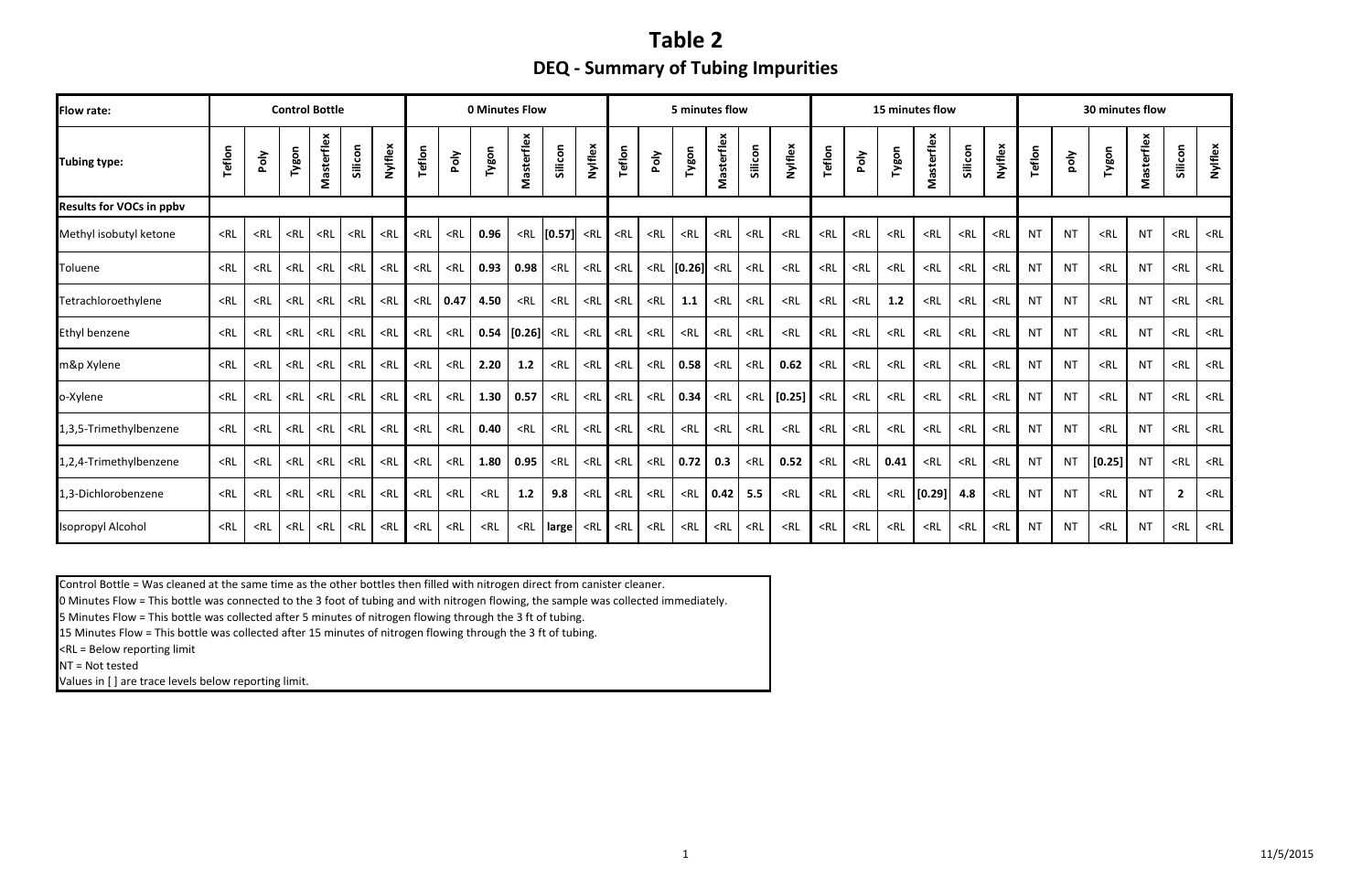# **Table 3 DEQ ‐ Summary of Tubing Impurities**

|                    | <b>Results for total VOCs ppbv</b> |                |                |                 |                 |  |  |  |  |  |  |  |
|--------------------|------------------------------------|----------------|----------------|-----------------|-----------------|--|--|--|--|--|--|--|
| <b>Flow Rate:</b>  | <b>Control bottle</b>              | 0 minutes flow | 5 minutes flow | 15 minutes flow | 30 minutes flow |  |  |  |  |  |  |  |
| <b>Tubing Type</b> |                                    |                |                |                 |                 |  |  |  |  |  |  |  |
| <b>Teflon</b>      | $<$ RL                             | $<$ RL         | $<$ RL         | $<$ RL          | Not tested      |  |  |  |  |  |  |  |
| Poly               | $<$ RL                             | 0.47           | $<$ RL         | $<$ RL          | Not tested      |  |  |  |  |  |  |  |
| <b>Tygon</b>       | $<$ RL                             | 12.63          | 3              | 1.61            | 0.25            |  |  |  |  |  |  |  |
| <b>Masterflex</b>  | $<$ RL                             | 5.16           | 0.45           | 0.29            | Not tested      |  |  |  |  |  |  |  |
| <b>Silicon</b>     | $<$ RL                             | 10.37          | 5.5            | 4.8             | $\mathbf{2}$    |  |  |  |  |  |  |  |
| <b>Nylflex</b>     | $<$ RL                             | $<$ RL         | 1.39           | $<$ RL          | $<$ RL          |  |  |  |  |  |  |  |

Control Bottle <sup>=</sup> Was cleaned at the same time as the other bottles then filled with nitrogen direct from canister cleaner.

0 Minutes Flow <sup>=</sup> This bottle was connected to the 3 foot of tubing and with nitrogen flowing, the sample was collected immediately.

5 Minutes Flow <sup>=</sup> This bottle was collected after 5 minutes of nitrogen flowing through the 3 ft of tubing.

15 Minutes Flow <sup>=</sup> This bottle was collected after 15 minutes of nitrogen flowing through the 3 ft of tubing.

<RL <sup>=</sup> Below reporting limit

NT <sup>=</sup> Not tested

Values in [ ] are trace levels below reporting limit.